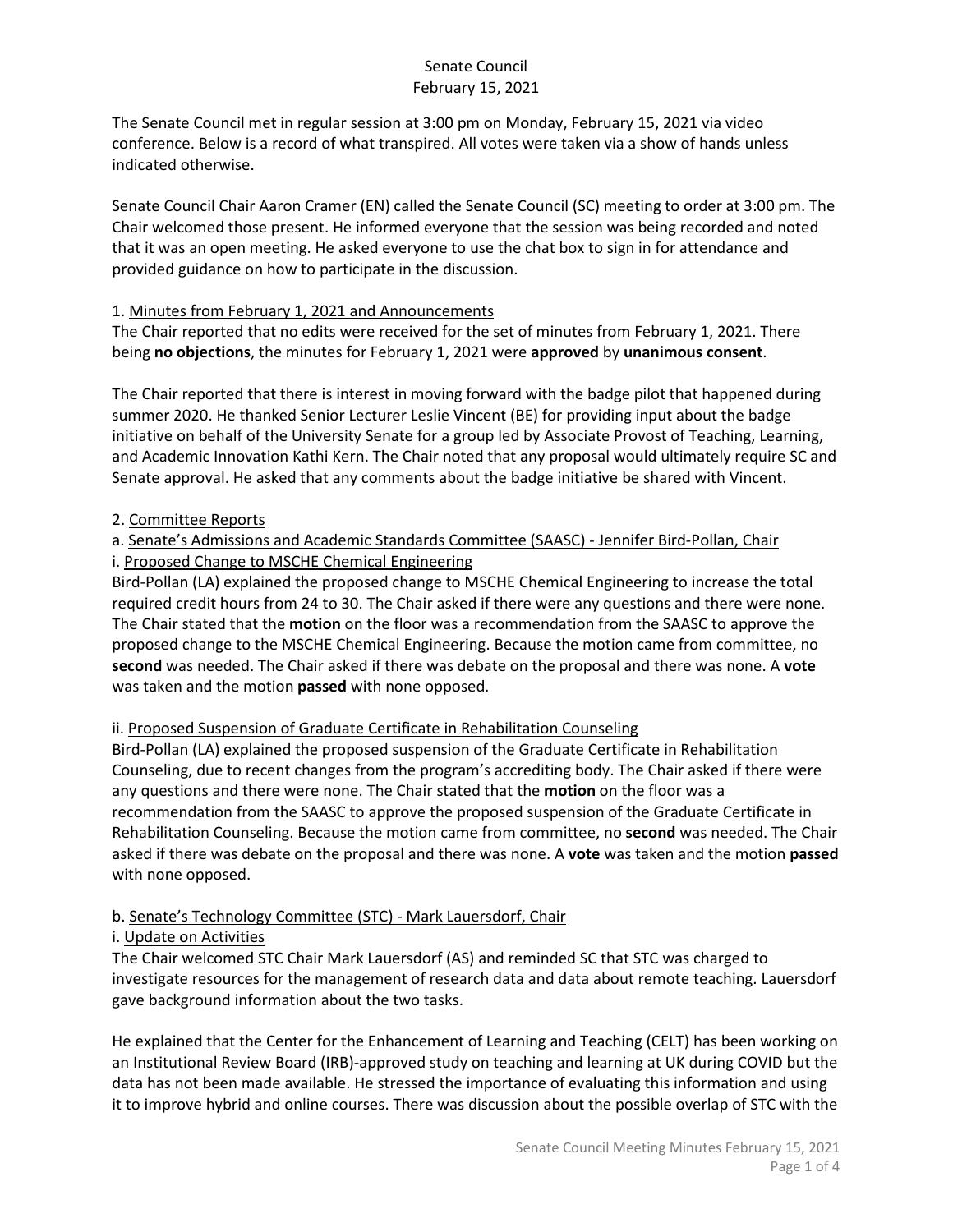Senate Committee on Distance Learning and e-Learning (SCDLeL). There was also discussion about how to determine the ways in which COVID has affected different types of student populations. Associate Provost of Teaching, Learning, and Academic Innovation Kathi Kern suggested sharing some preliminary information with SC or Senate at one of their upcoming meetings. She explained that it is currently not possible to share the data publicly. Inclusion of Senate's Academic Planning and Priorities Committee (SAPPC) was discussed. Also, looking at how tuition policy/incentives have shaped online learning was suggested. The Chair asked if there were any objections to charging STC to continue working on data about remote teaching and to work with Kern and Ellen Usher to specifically determine questions that the data about remote teaching might answer to inform policy recommendations to Senate. There were **no objections**. The Chair also asked if there were any objections to asking Kathi Kern and/or Ellen Usher to present preliminary findings to the Senate. There were **no objections**.

Lauersdorf gave background information about STC's charge to investigate resources for the management of research data. He explained that the Office of the Vice President of Research (VPR) has recommended a vendor for electronic research notebook service and has indicated that it will likely become the central, mandated repository for all UK research data and information. There is concern about the vendor's ability to fit all research needs for all types of UK's researchers. The floor was opened for questions and it was explained that the use of the electronic research notebook service is likely due to the need to monitor for potential fraud and misconduct, as well as ensure that data is always housed where it should be. There was discussion about intellectual property rights and access of data stored with the vendor. There was also discussion about whether the *Administrative Regulations (ARs)* or *Governing Regulations (GRs)* address the enactment of policy of this magnitude. The Chair asked if there were objections to charging STC to continue to investigate resources for the management of research data. There were **no objections**.

Lauersdorf explained that STC would like to re-engage with investigating various technology related topics on campus like the Smart Campus initiative and e-sports. SC members were supportive of the activity but requested that any future report be submitted in writing. Therefore, the Chair requested that STC prepare a report for SC outlining important, current technology-related topics on campus and identifying issues that the Senate should be thinking about.

### 3. Senate Meeting Roundtable

The Chair invited SC members to offer feedback on the most recent University Senate meeting. Below is a summary:

- There needs to be more transparency of the work SC, Senate, and Student Government Association (SGA) do.
- The restoration of previous retirement benefits was welcome news.
- The meeting was jam packed with a lot of hard work coming to fruition, like the syllabus initiative, calendar initiative, and updates to the *Senate Rules (SRs)*.
- It would be helpful to have a written policy about outside groups on Senate agendas, especially if the group seeks to discuss non-academic matters.
- The budget presentation from Executive Vice President for Finance and Administration Eric Monday was beneficial.
- SC should be mindful of outside groups for underrepresented individuals, to be sure that nontraditional voices are not disenfranchised.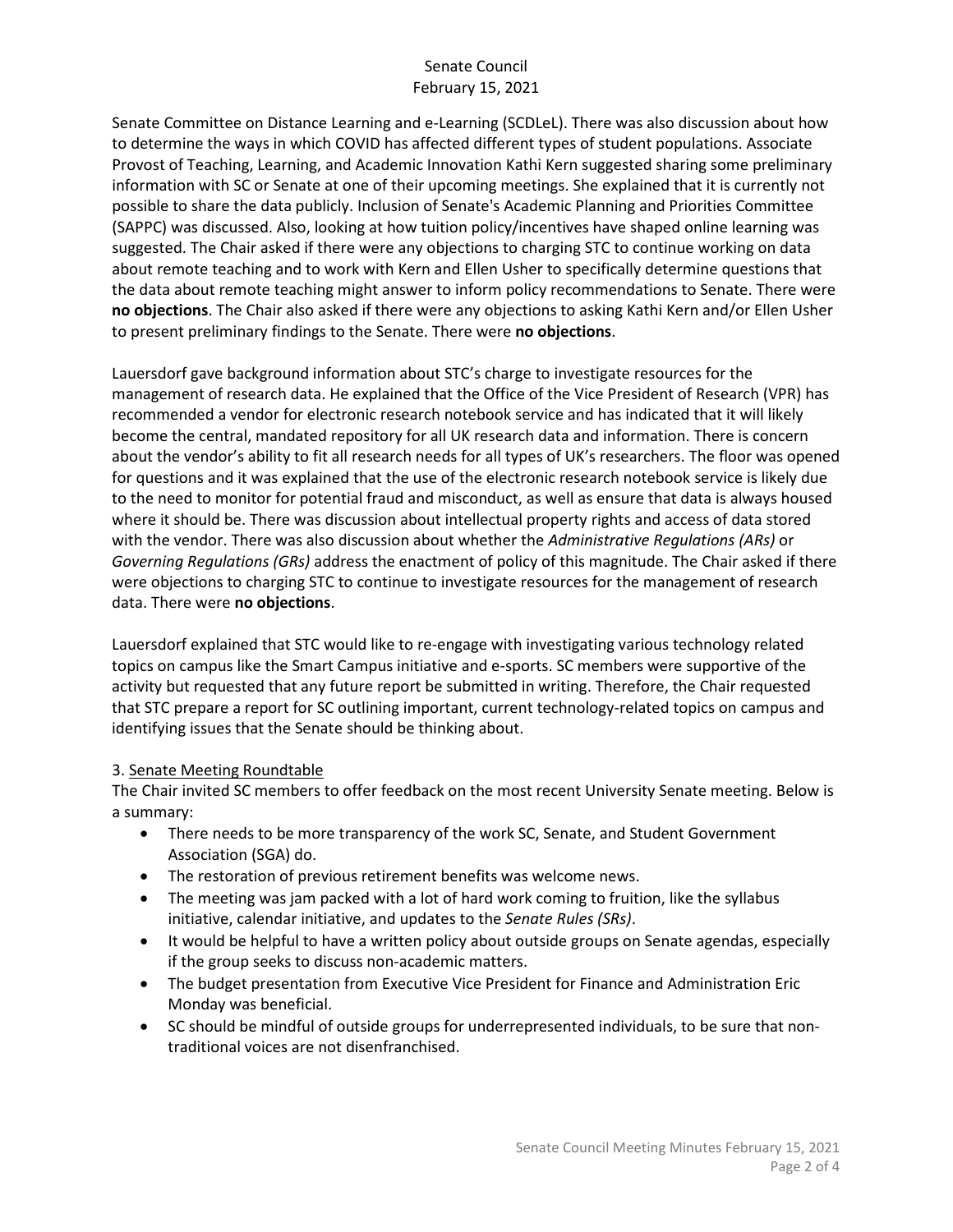The Chair expressed his appreciation that so many action items were completed during the meeting. He explained that he would take everyone's comments into consideration moving forward. There was further discussion and debate about allowing the circumstances under which it would be appropriate for outside groups to present to Senate about non-academic matters.

# 4. Planning for 2020-21 Faculty Evaluation of the President

The Chair explained that the Vice Chair is responsible for the faculty evaluation of the president and asked for two or three volunteers from SC to participate in coordinating the survey. Charnigo (PbH) and Vincent (BE) agreed to participate. The Chair asked if there were objections to this. There were **no objections**.

### 5. Outstanding Senator Award

The Chair explained that the Vice Chair is responsible for the Outstanding Senator Award and asked for two or three volunteers from SC to participate in coordinating the award. Grossman (AS) and Cantrell (ED) agreed to participate. The Chair asked if there were objections to this. There were **no objections**.

### 6. Discussion of Senate Council Priorities

The Chair invited SC members to offer thoughts about SC priorities. Below is a summary:

- Top priorities should include providing the best educational experiences for students, supporting faculty to provide these experiences, and communicating with administration to enlist their support of these goals.
- Teacher-course evaluation (TCE) equity issues as a result of the pandemic, especially when TCEs are used in promotion and tenure decisions.
- Continuing research-related delays related to COVID at the University. It may take a couple of years to understand the effect on tenure/promotion regarding delays in conducting research and publishing articles.
- Even if faculty are vaccinated by Fall 2021, many students still may not be.
- Proactively communicating with administration, especially with the transition of a new provost, as well as SC being allowed to actively engage with others in the search.
- Ensuring that communication with faculty at large is well-structured.
- Reviewing *SRs* to be more clear, as well as ensure that Senate's role on campus is clearly delineated and described.
- Thinking more creatively about distance learning.
- Rethinking curricular proposal deadlines in response to changing deadlines at the Council on Postsecondary Education (CPE)
- Priorities should include:
	- 1. How do we get out of the pandemic?
	- 2. How do we apply lessons learned from the pandemic?
	- 3. Defining our role in diversity, equity, and inclusion efforts.
- Improving the Chair's interaction with new faculty.

The Chair expressed his appreciation for their thoughtful comments and explained that he will use them to develop a list of possible next steps that he could share with them.

### 7. Items from the Floor

The Chair confirmed that the Senate Hearing Panel (Privilege and Tenure) is still active.